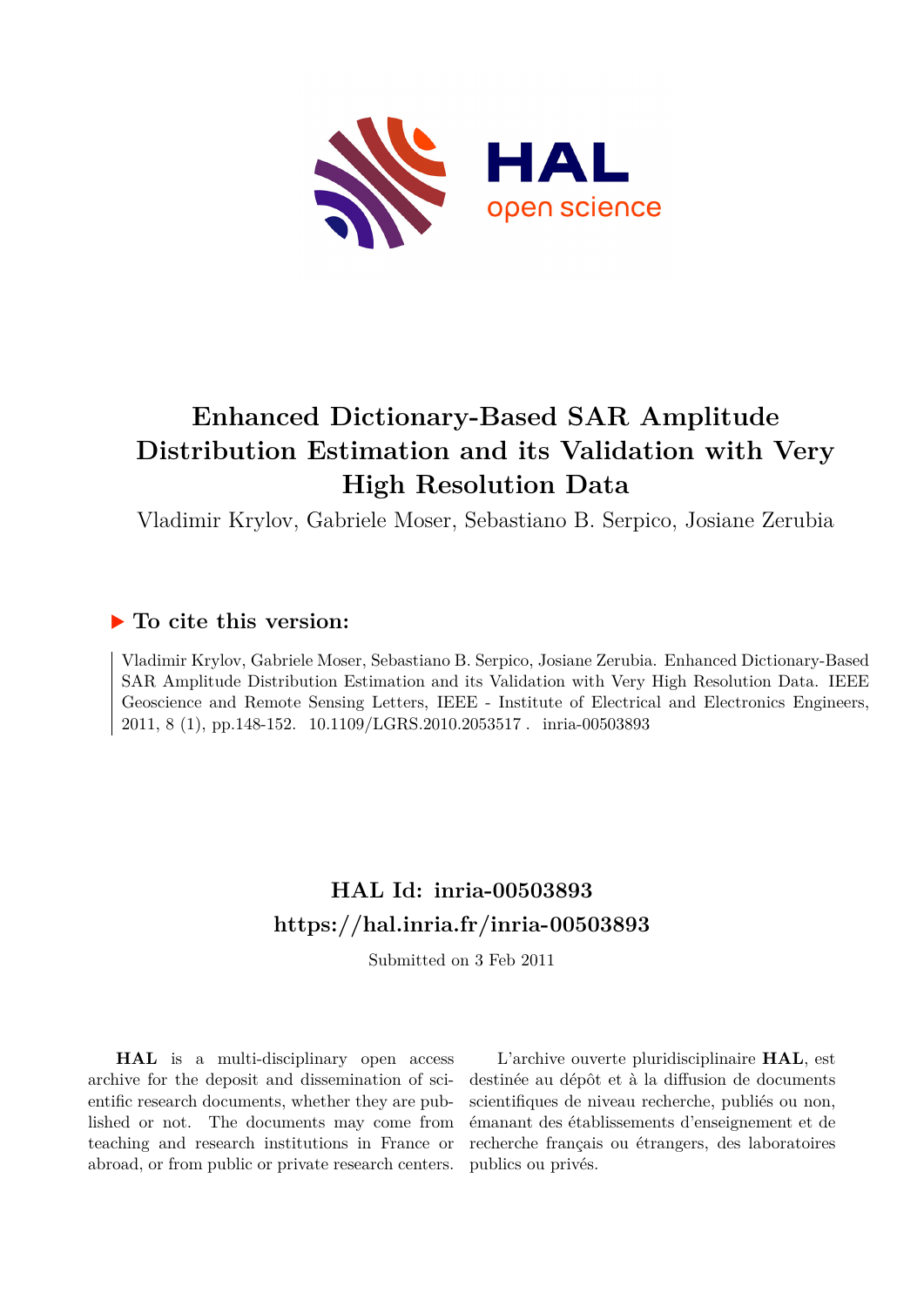# Enhanced Dictionary-Based SAR Amplitude Distribution Estimation and Its Validation With Very High-Resolution Data

Vladimir A. Krylov, Gabriele Moser, *Member, IEEE*, Sebastiano B. Serpico, *Fellow, IEEE*, and Josiane Zerubia, *Fellow, IEEE*

*Abstract***—In this letter, we address the problem of estimating the amplitude probability density function (pdf) of single-channel synthetic aperture radar (SAR) images. A novel flexible method is developed to solve this problem, extending the recently proposed dictionary-based stochastic expectation maximization approach (developed for a medium-resolution SAR) to very highresolution (VHR) satellite imagery, and enhanced by introduction of a novel procedure for estimating the number of mixture components, that permits to reduce appreciably its computational complexity. The specific interest is the estimation of heterogeneous statistics, and the developed method is validated in the case of the VHR SAR imagery, acquired by the last-generation satellite SAR systems, TerraSAR-X and COSMO-SkyMed. This VHR imagery allows the appreciation of various ground materials resulting in highly mixed distributions, thus posing a difficult estimation problem that has not been addressed so far. We also conduct an experimental study of the extended dictionary of state-of-the-art SAR-specific pdf models and consider the dictionary refinements.**

*Index Terms***—Finite mixture models, parametric estimation, probability density function estimation, stochastic expectation maximization (SEM), synthetic aperture radar (SAR) images.**

#### I. INTRODUCTION

THE ACCURATE modeling of statistical information is<br>a crucial problem in the context of synthetic aperture<br>and (SAD) integrates approaching and its applications Specifically **HE ACCURATE** modeling of statistical information is radar (SAR) image processing and its applications. Specifically, an accurate probability density function (pdf) estimate can effectively improve the performance of SAR image denoising [1] or classification [2]. The very high resolution (VHR) imagery, provided by, for example, the last-generation SAR satellite systems, such as TerraSAR-X and COSMO-SkyMed (COnstellation of small Satellites for the Mediterranean basin

V. A. Krylov is with the Department of Mathematical Statistics, Faculty of Computational Mathematics and Cybernetics, Lomonosov Moscow State University, 119991, Moscow, Russia, and also with the Projet Ariana, INRIA/I3S, 06902 Sophia Antipolis, France (e-mail: vkrylov@cs.msu.ru).

G. Moser and S. B. Serpico are with the Department of Biophysical and Electronic Engineering (DIBE), University of Genoa, 16145 Genoa, Italy (e-mail: gabriele.moser@unige.it; sebastiano.serpico@unige.it).

J. Zerubia is with the Projet Ariana, INRIA/I3S, 06902 Sophia Antipolis, France (e-mail: Josiane.Zerubia@sophia.inria.fr).

Digital Object Identifier 10.1109/LGRS.2010.2053517

Observation), allows the appreciation of various ground materials resulting in highly mixed distributions. The resulting spatial heterogeneity is a critical problem in applications to image classification (the estimation of class-conditional statistics) or filtering (the estimation of local statistics, e.g., in moving-window approaches) [1]. The analysis and modeling of heterogeneous VHR SAR data pose a difficult statistical problem, which, to the best of our knowledge, has not been addressed so far.

Over the years, a number of methods have been proposed for modeling SAR amplitude pdfs. Nonparametric methods, e.g., Parzen window estimator [3] and support vector machines [4], do not assume any specific analytical model for the unknown pdf, thus providing a higher flexibility, although usually involving a manual specification of internal architecture parameters [3]. Parametric methods postulate a given mathematical model for each pdf and formulate the pdf-estimation problem as a parameter estimation problem. Empirical pdf models, including lognormal [1], Weibull [1], Fisher [2], and, recently, the generalized Gamma distribution (GΓD) [5], have been reported to model accurately the amplitude SAR images with different heterogeneous surfaces. Several theoretical models, such as Rayleigh [1], Nakagami [1], generalized Gaussian Rayleigh (GGR) [6], symmetric- $\alpha$ -stable generalized Rayleigh  $(S \alpha SGR)$  [7], K [8] (K-root for amplitudes), and G [9], have been derived from specific physical hypotheses for SAR images with different properties. However, several parametric families turned out to be effective only for specific land-cover typologies [1], making the choice of a single optimal SAR amplitude parametric pdf model a hard task, particularly in the case of heterogeneous imagery. To solve this problem, the dictionary-based stochastic expectation maximization (DSEM) approach was developed in [10] for a medium-resolution SAR. It addresses the problem by adopting a finite mixture model (FMM) [11] for the SAR amplitude pdf, i.e., by postulating the unknown amplitude pdf to be a linear combination of parametric components, each corresponding to a specific statistical population.

In this letter, we address the general problem of modeling the statistics of the single-channel SAR amplitude images and, specifically, the VHR SAR. Given the variety of approaches previously mentioned, we extend and enhance the DSEM technique proposed in [10] for a coarser-resolution SAR. We expect the DSEM to be an appropriate tool for this modeling problem, since it is a flexible method, intrinsically modeling the SAR statistics as resulting from mixing several populations, and it is not constrained to a specific choice of a given parametric

Manuscript received March 5, 2010; revised June 10, 2010; accepted June 14, 2010. Date of publication July 26, 2010; date of current version December 27, 2010. The work of V. A. Krylov was supported in part by the French Space Agency (Centre National d'Etudes Spatiales), by the Poncelet Laboratory, Moscow, and by the Institut National de Recherche en Informatique et en Automatique (INRIA).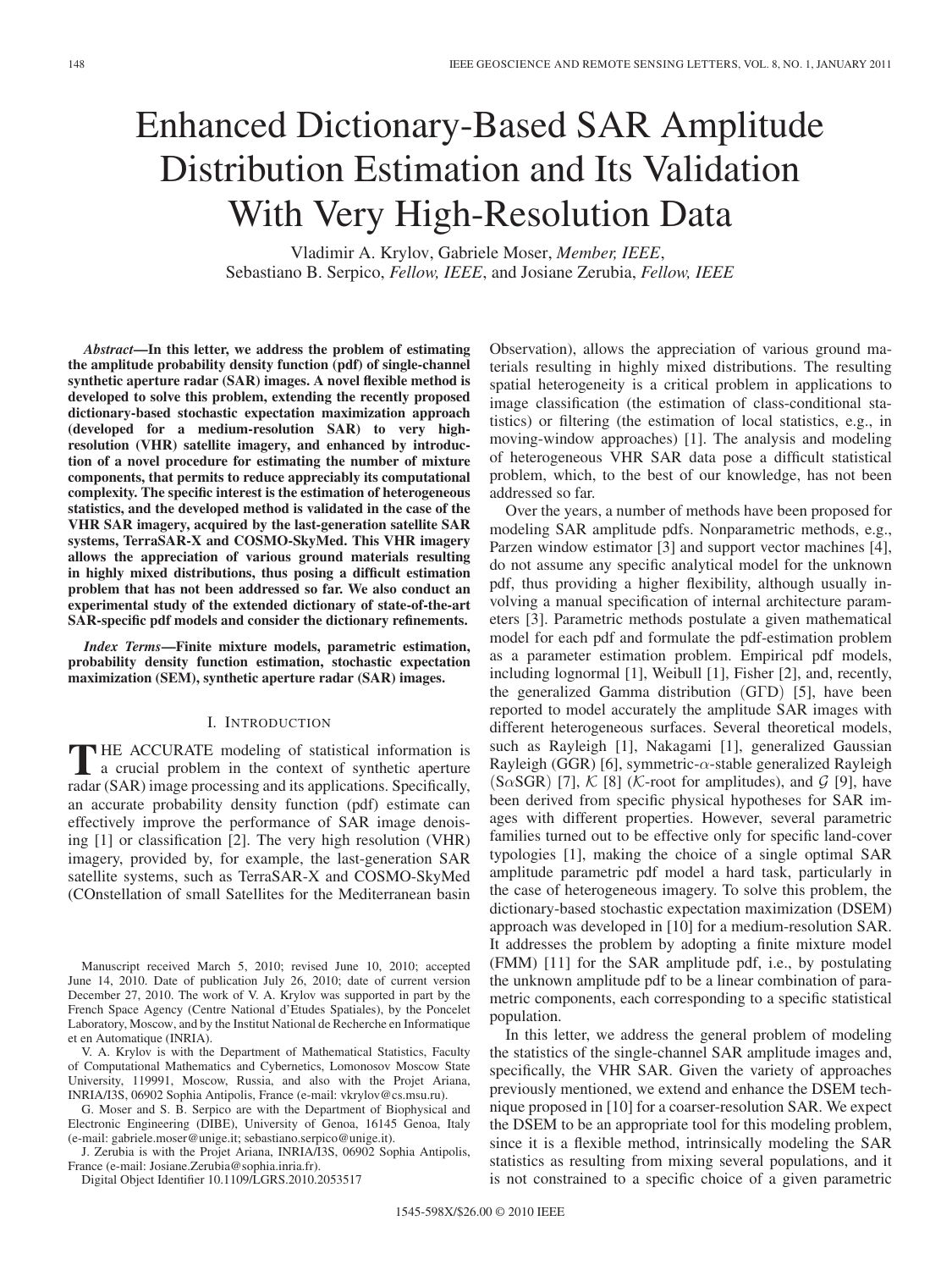#### TABLE I

PDFS AND MOLC EQUATIONS FOR THE PARAMETRIC PDF FAMILIES IN  $\mathcal D$ . HERE,  $\Gamma(\cdot)$  Is the GAMMA FUNCTION [12],  $K_\alpha(\cdot)$  Is the  $\alpha$ th-Order MODIFIED BESSEL FUNCTION OF THE SECOND KIND  $[12]$ ,  $J_0(\cdot)$  Is the Zeroth Order Bessel Function of the First Kind  $[12]$ ,  $\Psi(\cdot)$  Is the Digamma Function [12],  $\Psi(\nu, \cdot)$  Is the  $\nu$ th-Order Polygamma Function [12], AND  $G_{\nu}(\cdot)$  DENOTES THE SPECIFIC INTEGRAL FUNCTIONS FOR GGR [6]

| Family         |                 | Probability density function                                                                                                                                               | MoLC equations                                                                                                                     |  |  |  |
|----------------|-----------------|----------------------------------------------------------------------------------------------------------------------------------------------------------------------------|------------------------------------------------------------------------------------------------------------------------------------|--|--|--|
| $f_1$          | Lognormal       | $f_1(r m,\sigma) = \frac{1}{\sigma r \sqrt{2\pi}} \exp[-\frac{(\ln r - m)^2}{2\sigma^2}], r > 0,$                                                                          | $\kappa_1 = m$ , $\kappa_2 = \sigma^2$ .                                                                                           |  |  |  |
| f <sub>2</sub> | Weibull         | $f_2(r \eta,\mu) = \frac{\eta}{\mu\eta}r^{\eta-1}\exp[-\left(\frac{r}{\mu}\right)^{\eta}], r \geqslant 0,$                                                                 | $\kappa_1 = \ln \mu + \eta^{-1} \Psi(1), \quad \kappa_2 = \eta^{-2} \Psi(1,1).$                                                    |  |  |  |
| $f_3$          | Fisher          | $f_3(r L,M,\mu)=\tfrac{\Gamma(L+M)}{\Gamma(L)\Gamma(M)}\,\tfrac{[ar]^L}{r[1+ar]^L+M},\;r>0,$                                                                               | $\kappa_1 = \ln \mu + (\Psi(L) - \ln L) - (\Psi(M) - \ln M),$                                                                      |  |  |  |
|                |                 | with $a = L/(M\mu)$ ,                                                                                                                                                      | $\kappa_j = \Psi(j-1,L) + (-1)^j \Psi(j-1,M), j = 2,3.$                                                                            |  |  |  |
| $f_4$          | G <sub>CD</sub> | $f_4(r \nu,\kappa,\sigma)=\frac{\nu}{\sigma\Gamma(\kappa)}\left(\frac{r}{\sigma}\right)^{\kappa\nu-1}\exp\left[-\left(\frac{r}{\sigma}\right)^{\nu}\right], r\geqslant 0,$ | $\kappa_1 = \Psi(\kappa)/\nu + \ln \sigma$ , $\kappa_j = \Psi(j-1,\kappa)/\nu^j$ , $j = 2,3$ .                                     |  |  |  |
| $f_5$          | Nakagami        | $f_5(r L,\lambda) = \frac{2}{\Gamma(L)} (\lambda L)^L r^{2L-1} \exp \left[-\lambda L r^2\right], r \geqslant 0,$                                                           | $2\kappa_1 = \Psi(L) - \ln \lambda L$ , $4\kappa_2 = \Psi(1, L)$ .                                                                 |  |  |  |
| $f_6$          | $K$ -root       | $f_6(r L, M, \mu) = \frac{4}{\Gamma(L)\Gamma(M)} [\lambda LM]^{(L+M)/2}$                                                                                                   | $2\kappa_1 = \Psi(L) + \Psi(M) - \ln LM\lambda$ ,                                                                                  |  |  |  |
|                |                 | $\times r^{L+M-1}K_{M-L}\left(2r\left[\lambda LM\right]^{1/2}\right),\;r\geqslant 0,$                                                                                      | $2^{j}\kappa_j = \Psi(j-1,L) + \Psi(j-1,M), j = 2,3.$                                                                              |  |  |  |
| $f_7$          | <b>GGR</b>      | $f_7(r \lambda,\gamma)=\frac{\gamma^2 r}{\lambda^2 \Gamma^2(\lambda)}\int\limits_0^{\pi/2} \exp\left[-(\gamma r)^{1/\lambda} s(\theta)\right]d\theta, \ r\geqslant 0,$     | $\kappa_1 = \lambda \Psi(2\lambda) - \ln \gamma - \lambda G_1(\lambda) [G_0(\lambda)]^{-1},$                                       |  |  |  |
|                |                 | with $s(\theta) =  \cos \theta ^{1/\lambda} +  \sin \theta ^{1/\lambda}$ ,                                                                                                 | $\kappa_2 = \lambda^2 [\Psi(1, 2\lambda) + \frac{G_2(\lambda)}{G_0(\lambda)} - \left(\frac{G_1(\lambda)}{G_0(\lambda)}\right)^2].$ |  |  |  |
| $f_8$          | $S\alpha SGR$   | $f_8(r \alpha,\gamma) = r \int\limits_0^{+\infty} \rho \, \exp[-\gamma \rho^\alpha] J_0(r \rho) d\rho, \; r \geqslant 0,$                                                  | $\alpha \kappa_1 = (\alpha - 1)\Psi(1) + \ln \gamma 2^{\alpha}, \quad \kappa_2 = \alpha^{-2} \Psi(1, 1).$                          |  |  |  |

model allowing to benefit from many of them (dictionary approach). Thus, we extend the earlier DSEM approach to the VHR satellite SAR and enhance it by a novel procedure for estimating the number of mixture components, which enables to reduce appreciably its computational complexity (as much as five times in some cases), resulting in an enhanced DSEM algorithm (EDSEM). We revise the dictionary content with respect to the VHR data by adding the Fisher pdf, which is a particular case of the Snedecor–Fisher distribution and was suggested for a heterogeneous high-resolution (HR) SAR, and the GΓD, which is a very flexible empirical model, that includes Weibull and Nakagami as particular cases, and the lognormal as an asymptotic case.

The main novel contribution of this letter is the highly accurate flexible computationally fast pdf-estimation model for the single-channel SAR amplitude images and its validation with the VHR satellite SAR data. We also perform a comparative experimental study of the parametric pdf models in the dictionary (most of the state-of-the-art models), suggesting a refinement of the dictionary for this problem. The scope of the applications where the developed approach can be used includes SAR image equalization, segmentation, and supervised classification.

This letter is organized as follows. In Section II, we propose the EDSEM algorithm. Section III reports the experiments of the developed technique on the VHR satellite SAR images acquired by the TerraSAR-X and COSMO-SkyMed and, on a VHR image, acquired by the RAMSES (Radar Aeroporte Multi-spectral d'Etude des Signatures) sensor. Finally, the conclusions are drawn in Section IV.

#### II. METHODOLOGY

To take into account the heterogeneous scenario, when several distinct land-cover typologies are present in the same SAR image, an FMM [11] for the distribution of grey levels is assumed. An amplitude SAR image is modeled as a set  $\mathcal{I} =$  ${r_1, \ldots, r_N}$  of independent samples drawn from a mixture pdf with  $K$  components

$$
p_r(r) = \sum_{i=1}^{K} P_i p_i(r), \qquad r \geqslant 0 \tag{1}
$$

where  $p_i(r)$  denotes the parametric pdfs and  $\{P_i\}$  represents the mixing proportions:  $\sum_{i=1}^{K} P_i = 1$ , with  $0 \le P_i \le 1$ ,  $i =$  $1, \ldots, K$ . Each component  $p_i(r)$  in (1) is modeled by resorting to a finite dictionary  $\mathcal{D} = \{f_1, \ldots, f_8\}$  (see Table I) of eight SAR-specific distinct parametric pdfs  $f_j(r|\theta_j)$  parameterized by  $\theta_j \in A_j$ ,  $j = 1, \ldots, 8$ . Dealing with the VHR heterogeneous SAR, we include the Fisher model, suggested for the heterogeneous HR SAR imagery, and the GΓD, which is a highly flexible empirical model, that includes lognormal, Weibull, and Nakagami as special cases, into the considered dictionary D.

As discussed in [10], considering the variety of estimation approaches for the FMMs, an appropriate choice for this particular estimation problem is the stochastic expectation maximization (SEM) scheme [11]. The SEM was developed as a stochastic modification of the classical expectation maximization (EM) algorithm, involving stochastic sampling on every iteration and demonstrating higher chances of avoiding the local maxima of the likelihood function [11]. The SEM is an iterative estimation procedure dealing with the problem of *data incompleteness*. In case of the FMMs, the complete data are represented by the set  $\{(r_i, s_i), i = 1, \ldots, N\}$ , where  $r_i$ denotes the observations (SAR amplitudes) and  $s_i$  represents the missing labels: Given an FMM with K components,  $s_i \in$  $\{\sigma_1, \sigma_2, \ldots, \sigma_K\}$  denotes to which of the K components the ith observation belongs.

Instead of adopting the maximum likelihood (ML) estimates as the classical SEM scheme [11] suggests, in the DSEM, the method of log-cumulants (MoLC) [2] for the component parameter estimation is adopted, which has been demonstrated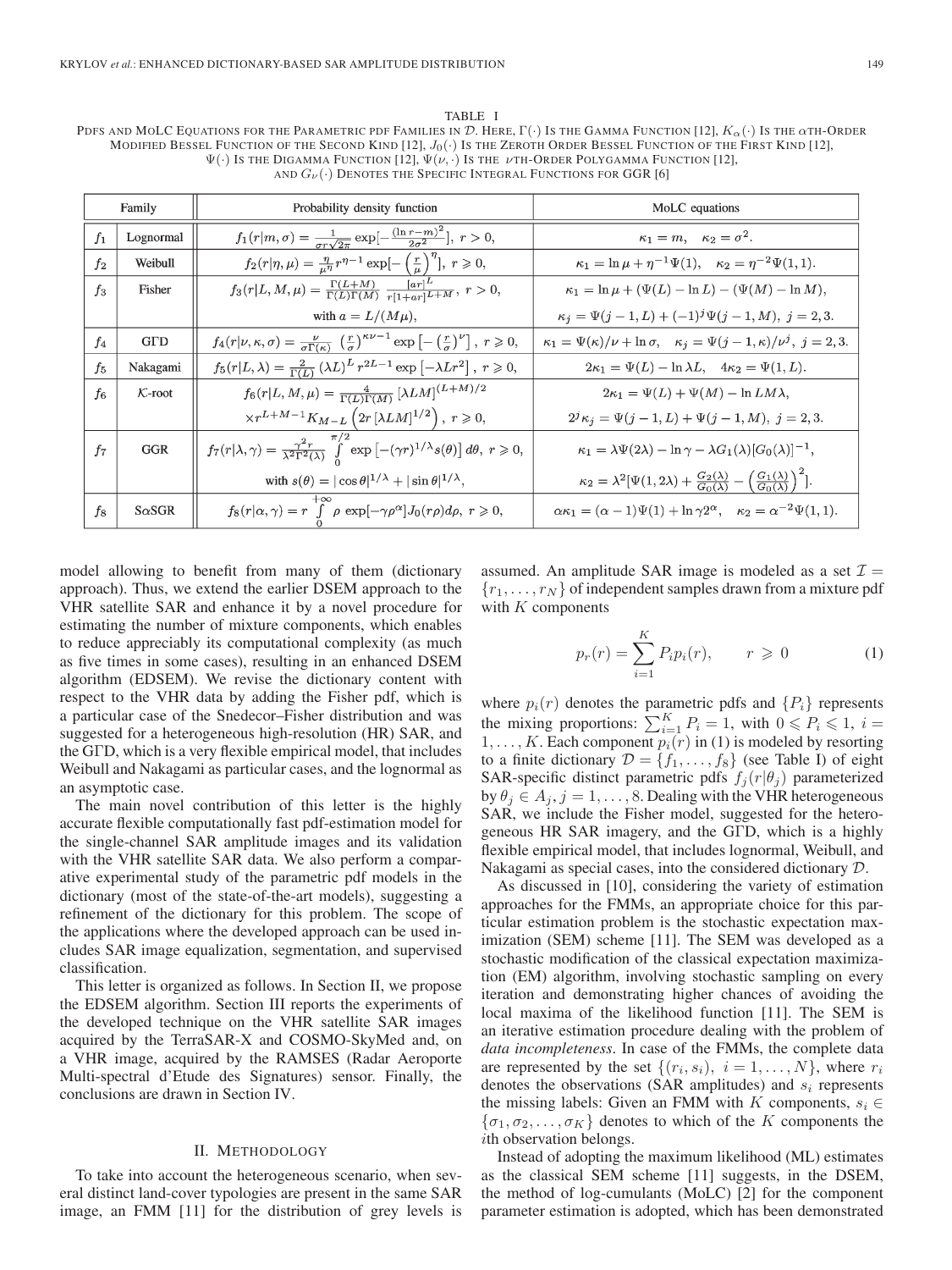to be a feasible and effective estimation tool for all the pdfs in  $D$  [2], [5], [10]. The MoLC has recently been proposed as a parametric pdf-estimation technique suitable for the distributions defined on  $[0, +\infty)$  and has been widely applied in the context of the SAR-specific parametric families for amplitude and intensity data modeling. The MoLC adopts the Mellin transform [12] by analogy to the Laplace transform in a moment generating function [2]. Given a nonnegative random variable u, the second-kind characteristic function  $\phi_u$  of u is defined as the Mellin transform [12]  $M$  of the pdf of  $u$ , i.e.,

$$
\phi_u(s) = \mathcal{M}(p_u)(s) = \int_0^{+\infty} p_u(u)u^{s-1} du, \qquad s \in \mathbb{C}.
$$

The derivatives  $\kappa_{\nu} = [\ln \phi_u]^{(\nu)}(1)$  are the *v*th-order logcumulants, where  $(\nu)$  stands for the  $\nu$ th derivative,  $\nu = 1, 2, \ldots$ In case of the transform convergence, the following MoLC equations take place [2]

$$
\begin{cases} \kappa_1 = E\{\ln u\} \\ \kappa_j = E\left\{(\ln u - \kappa_1)^j\right\} \end{cases}, \qquad j = 2, 3.
$$

Analytically expressing  $\kappa_i$  as functions of the unknown parameters and estimating these log-cumulants in terms of sample log-moments, one derives a system of nonlinear equations. These equations have one solution for any observed values of the log-cumulants for all the pdfs in  $D$  (see Table I), except for, in some cases, the GGR, K-root (see [10]), and GΓD due to a complicated parameter estimation procedure.

For the purpose of the  $K$  estimation, [10] suggested running the DSEM for all values of K from 1 to a predefined  $K_{\text{max}}$ and then choosing the number  $K^*$  that provides the highest log-likelihood estimate. In this letter, in order to avoid this computationally costly procedure, we adopt a  $K$  estimation procedure similar to the one suggested in [11] that consists of initializing the SEM with  $K_0 = K_{\text{max}}$  and then allowing the components to be eliminated from the mixture during the iterative process once their priors  $P_i$  become too small, thus decreasing  $K$ . This strategy provides fast  $K^*$  estimates consistent with the DSEM estimates, allowing to reduce significantly the DSEM computation complexity, particularly for the high values of  $K_{\text{max}}$ .

Thus, each iteration of the EDSEM goes as enumerated:

1) **E-step**: Compute, for each greylevel z and ith component, the posterior probability estimates corresponding to the current pdf estimates, i.e.,  $z = 0, \ldots, Z - 1$ 

$$
\tau_i^t(z) = \frac{P_i^t p_i^t(z)}{\sum_{j=1}^{K_t} P_j^t p_j^t(z)}, \qquad i = 1, \dots, K_t
$$

where  $p_i^t(\cdot)$  is the  $\sigma_i$ -conditional pdf estimate on the tth step.

- 2) **S-step**: Sample the label  $s^t(z)$  of each greylevel z according to the current estimated posterior probability distribution  $\{\tau_i^t(z) : i = 1, ..., K_t\}, z = 0, ..., Z - 1.$
- 3) **MoLC-step**: For the ith mixture component, compute the following histogram-based estimates of the mixture

proportions and the first three log-cumulants

$$
P_{i}^{t+1} = \frac{\sum_{z \in Q_{it}} h(z)}{\sum_{z=0}^{Z-1} h(z)} \qquad \kappa_{1i}^{t} = \frac{\sum_{z \in Q_{it}} h(z) \ln z}{\sum_{z \in Q_{it}} h(z)}
$$

$$
\kappa_{bi}^{t} = \frac{\sum_{z \in Q_{it}} h(z) (\ln z - \kappa_{1i}^{t})^{b}}{\sum_{z \in Q_{it}} h(z)}, \qquad i = 1, ..., K_{t}
$$

where  $b = 2, 3, h(z)$  is the image histogram, and  $Q_{it} =$  $\{z : s^t(z) = \sigma_i\}$  is the set of grey levels assigned to the ith component. Then, solve the corresponding MoLC equations (see Table I) for each parametric family  $f_i(\cdot|\theta_i)$  ( $\theta_i \in A_i$ ) in the dictionary, thus computing the resulting MoLC estimate  $\theta_{ij}^t$ ,  $j = 1, \ldots, M$ .

- 4) **K-step:**  $\forall i, i = 1, ..., K_t$ . If  $P_i^{t+1} < \gamma$ , eliminate the *i*th component and update  $K_{t+1}$ . The choice of threshold  $\gamma$ does not appreciably affect the EDSEM provided that it is small, e.g., 0.005.
- 5) **Model-step**: For each mixture component  $i$ , compute the log-likelihood of each estimated pdf  $f_j(\cdot|\theta_{ij}^t)$  according to the data assigned to the ith component

$$
L_{ij}^t = \sum_{z \in Q_{it}} h(z) \ln f_j(z|\theta_{ij}^t), \qquad i = 1, \ldots, K_{t+1}
$$

and define  $p_i^{t+1}(\cdot)$  as the estimated pdf  $f_j(\cdot|\theta_{ij}^t)$  yielding the highest value of  $L_{ij}^t$ ,  $j = 1, \ldots, M$ .

The sequence of estimates  $\Theta_t$  generated by the SEM converges to a unique stationary distribution, and the maximum likelihood estimate of the mixture parameters is asymptotically equivalent to the mathematical expectation of this stationary distribution. This behavior has been proved under suitable assumptions [11], which do not hold strictly for all the pdfs in D. However, we recall that the SEM, compared to the classical EM or other deterministic variants for the FMM, was specifically designed to improve the exploratory properties of the EM in case of a multimodal likelihood function [11].

#### III. EXPERIMENTAL RESULTS

#### *A. Data Sets for Experiments*

The EDSEM was tested on the following VHR SAR data sets:

- Single-look COSMO-SkyMed, Stripmap, approximately 2.5-m ground resolution, HH-polarized image acquired over Piemonte, Italy (Italian Space Agency (ASI), 2008). We present the experiments with two portions, CSK1 and CSK2 (see Fig. 1).
- Single-look image, acquired by the RAMSES airborne sensor, approximately 0.5-m resolution, acquired over Toulouse, France (Centre National d'Etudes Spatiales (CNES), 2004), hereafter denoted as RAMS (see Fig. 1).
- Two-look TerraSAR-X, Stripmap, approximately 6-m resolution, HH-polarized image acquired over Sanchagang, China (Infoterra, 2008). We present the experiments with two portions, TSX1 and TSX2 (see Fig. 2).
- Single-look TerraSAR-X, HR Spotlight, approximately 1-m resolution, VV-polarized image acquired over Barkedji, Senegal (CNES, 2007), denoted as TSXH (see Fig. 2).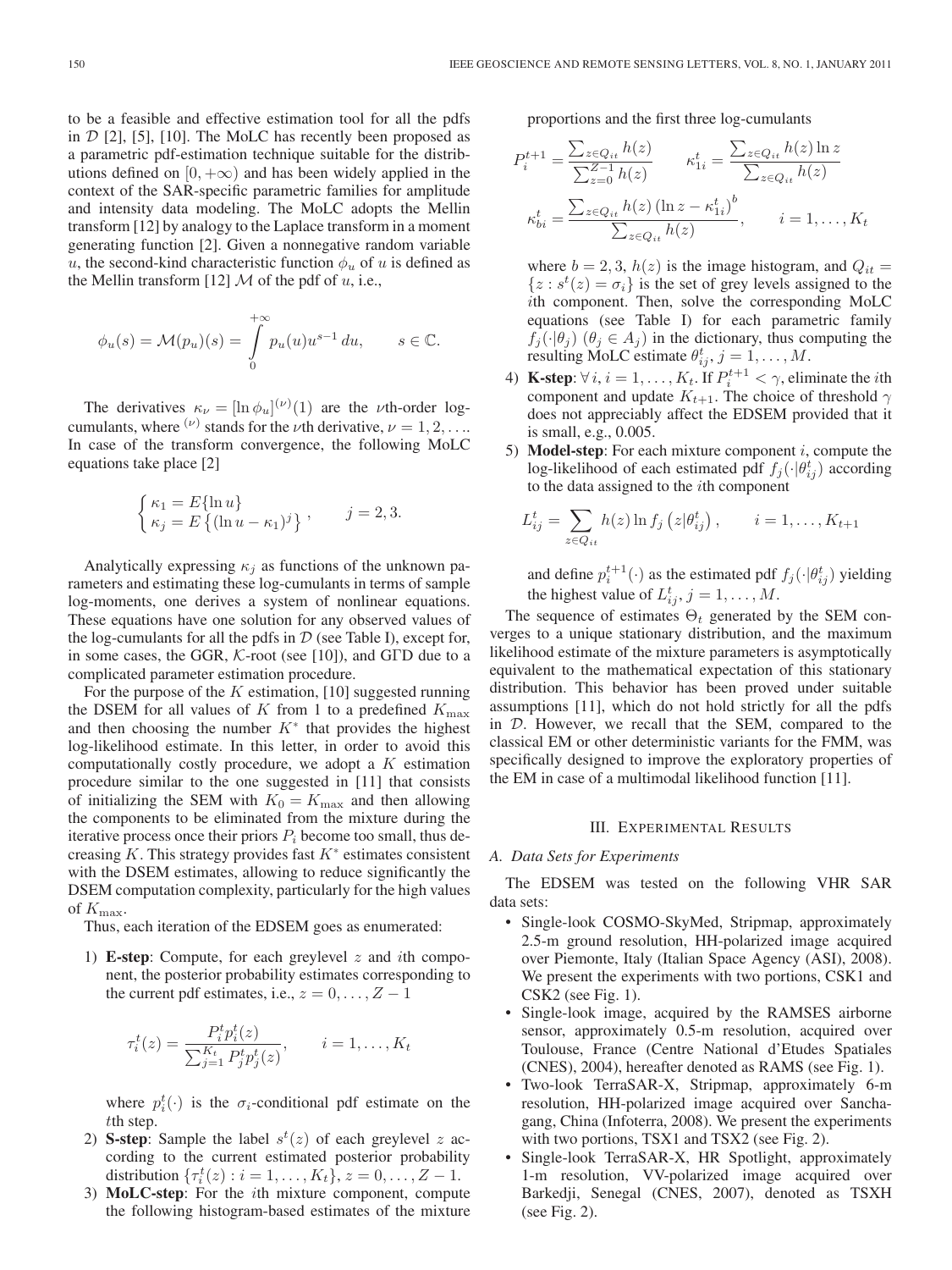

Fig. 1. (a) CSK1, (b) CSK2, and (c) RAMS images with (d)–(f) corresponding plots of pdf estimates. The plots contain the normalized image histograms, the EDSEM pdf estimates with the plots of K<sup>∗</sup> components in the estimated mixture, and the plots of the best fitting pdf models from D.



Fig. 2. (a) TSX1, (b) TSX2, and (c) TSXH images with (d)–(f) corresponding plots of pdf estimates. The plots contain the normalized image histograms, the EDSEM pdf estimates with the plots of K<sup>∗</sup> components in the estimated mixture, and the plots of the best fitting pdf models from D.

All the employed images present heterogeneous scenes and, except for CSK2 and TSXH, exhibit multimodal histograms. The size of all the test images is 500 pixels  $\times$  500 pixels.

#### *B. PDF-Estimation Results*

The obtained EDSEM pdf estimates have been assessed quantitatively by computing the Kolmogorov–Smirnov distances  $(KS)$  between the estimates and normalized image histograms. The estimates were also assessed by the Kolmogorov–Smirnov goodness-of-fit test [13], and the corresponding  $p$ -values are reported in Table II. Here,  $p$  can be interpreted as a confidence level at which the corresponding fit hypothesis will be rejected. The following EDSEM parameters were used: the initial number of mixture components  $K_0 = 6$ and the number of iterations  $T = 200$ . Both were set manually high enough to give a sufficient burn-in for the SEM, and their further increase did not affect the results. For comparison, for all the images, we provide the best fitting pdf (with the smallest  $\mathcal{KS}$ ), with the parameters estimated by the MoLC, among the eight models in  $D$  (see Table II). For the considered

TABLE II

EDSEM RESULTS:  $K^*$  ESTIMATE, THE ESTIMATED MIXTURE ( $f_i$ s as in TABLE I), KOLMOGOROV–SMIRNOV DISTANCE KS, p-VALUE FOR THE KOLMOGOROV–SMIRNOV TEST, THE COMPUTATION TIME t (IN SECONDS), ALONG WITH THE BEST FITTING

MODEL IN D WITH KS AND p-VALUE

| Image            |       | <b>EDSEM</b> estimate             | Best fit in $D$   |                |      |                           |  |                |  |
|------------------|-------|-----------------------------------|-------------------|----------------|------|---------------------------|--|----------------|--|
|                  | $K^*$ | Mixture                           | $K_{\mathcal{S}}$ | $ p$ -value    |      | $\vert$  Model $\vert$ KS |  | $ p$ -value    |  |
| CSK1             | 3     | $f_4, f_4, f_5$                   |                   | $0.011$ 0.9989 | 121s |                           |  | $0.062$ 0.2787 |  |
| CSK <sub>2</sub> | 4     | $f_5, f_4, f_1, f_5$              | 0.007             | 1.0            | 192s | f5                        |  | $0.020$ 0.9869 |  |
| <b>RAMS</b>      | 5     | $f_4, f_2, f_1, f_2, f_2   0.008$ |                   | 1.0            | 253s | $f_2$                     |  | 0.059 0.3349   |  |
| TSX1             | 3     | $f_2, f_1, f_7$                   | 0.006             | 1.0            | 155s | f5                        |  | $0.037$ 0.8747 |  |
| TSX2             | 3     | $f_4, f_3, f_2$                   | 0.004             | 1.0            | 148s | f1                        |  | 0.058 0.3552   |  |
| <b>TSXH</b>      | 2     | $f_6, f_4$                        | 0.008             | 1.0            | 97s  | f7                        |  | 0.016 0.9936   |  |

images, the accuracy improvement granted by the EDSEM is significant ( $\Delta$ KS up to 0.05) and somewhat smaller for the almost unimodal histograms (CSK2 and TSXH). The visual analysis of the EDSEM estimate plots (see Figs. 1 and 2) confirms an important improvement in the estimation accuracy.

The computation time of the EDSEM is presented in Table II, and the experiments were conducted on an Intel Core 2 Duo 1.83-GHz 1-Gb RAM, Windows XP system. Compared to the